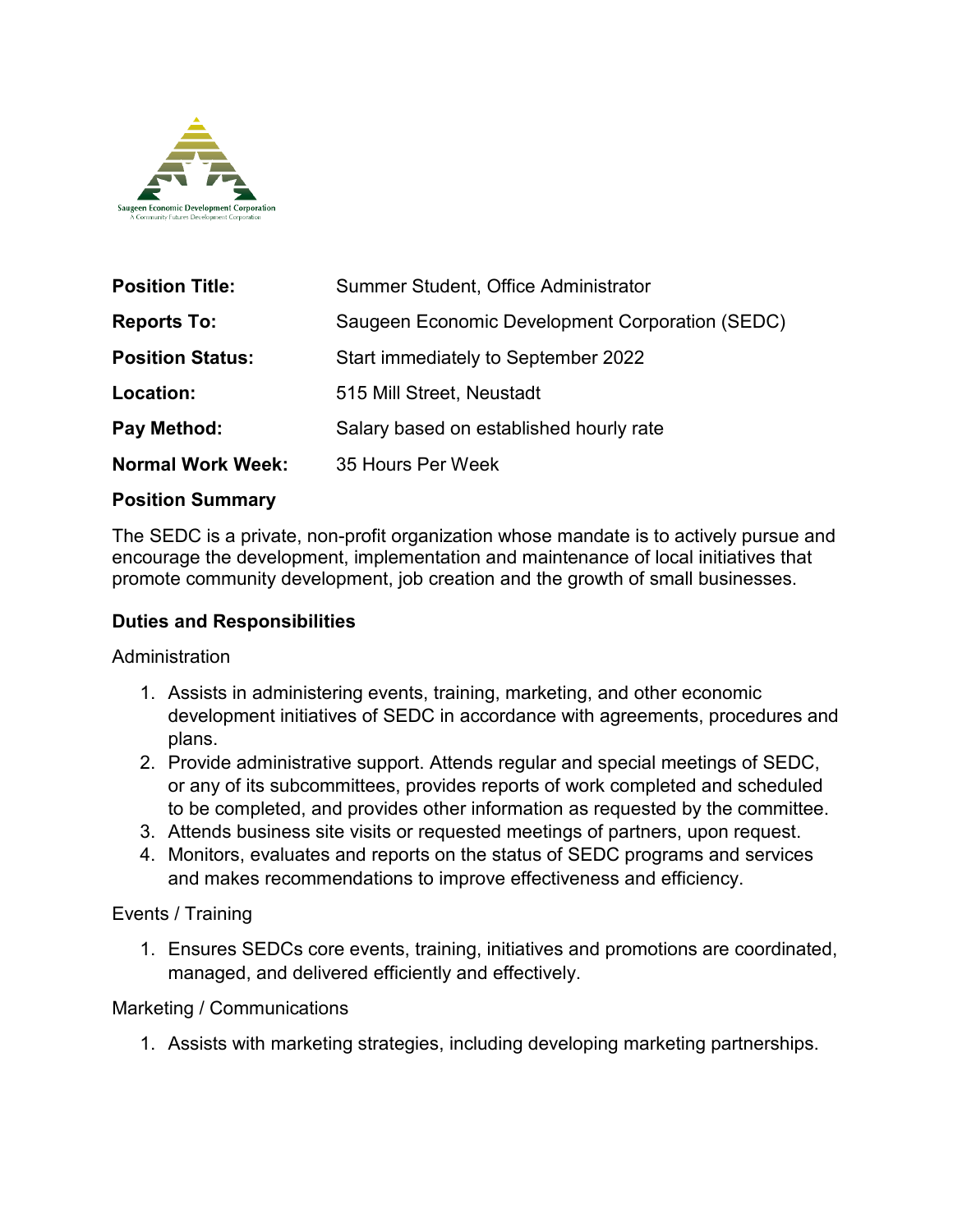- 2. Carries out promotional strategies for events, training, initiatives, and plans with internal and external partners using a variety of media (radio, print, social media, etc.)
- 3. Assists with the production, updating and availability of marketing tools (i.e., website, directories, resources, profiles, social media, print publications and materials, radio campaigns, various linkages, etc.)
- 4. Maintains effective relationships and represents SEDC in dealings with appropriate businesses, agencies, organizations, and committees.

## Statistical and Demographic Collection

- 1. Assists with the collection of data from various sources
- 2. Analyzes data for various uses

## **Other**

1. Performs additional duties and responsibilities as assigned.

## **Education, Skills and Experience**

- Experience in Economic Development, Business, or Marketing.
- Experience in a not-for-profit or municipal environment.
- Experience in community and business engagement, communications, and media relations.
- Expertise in developing digital content, graphic design and social media marketing.
- Word processing, presentation, and spreadsheet computer skills.
- The ability to foster a cooperative work environment and positive results with cross-functional stakeholders.
- Strong interpersonal and public relations skills required to work effectively with internal and external contacts
- Ability to meet deadlines, and function well under pressure.
- Valid Class 'G' Driver's License in good standing.

# **Physical Demands and Working Conditions**

Work is typically performed in a standard office setting, though some travel is required. Physical and Virtual event coordination (including programming and/or set up and tear down) is regularly conducted includes lifting and hauling of heavy/awkward objects for physical events.

May be required to work unusual hours to manage and attend events and meetings, and to respond to business and community needs in a timely manner.